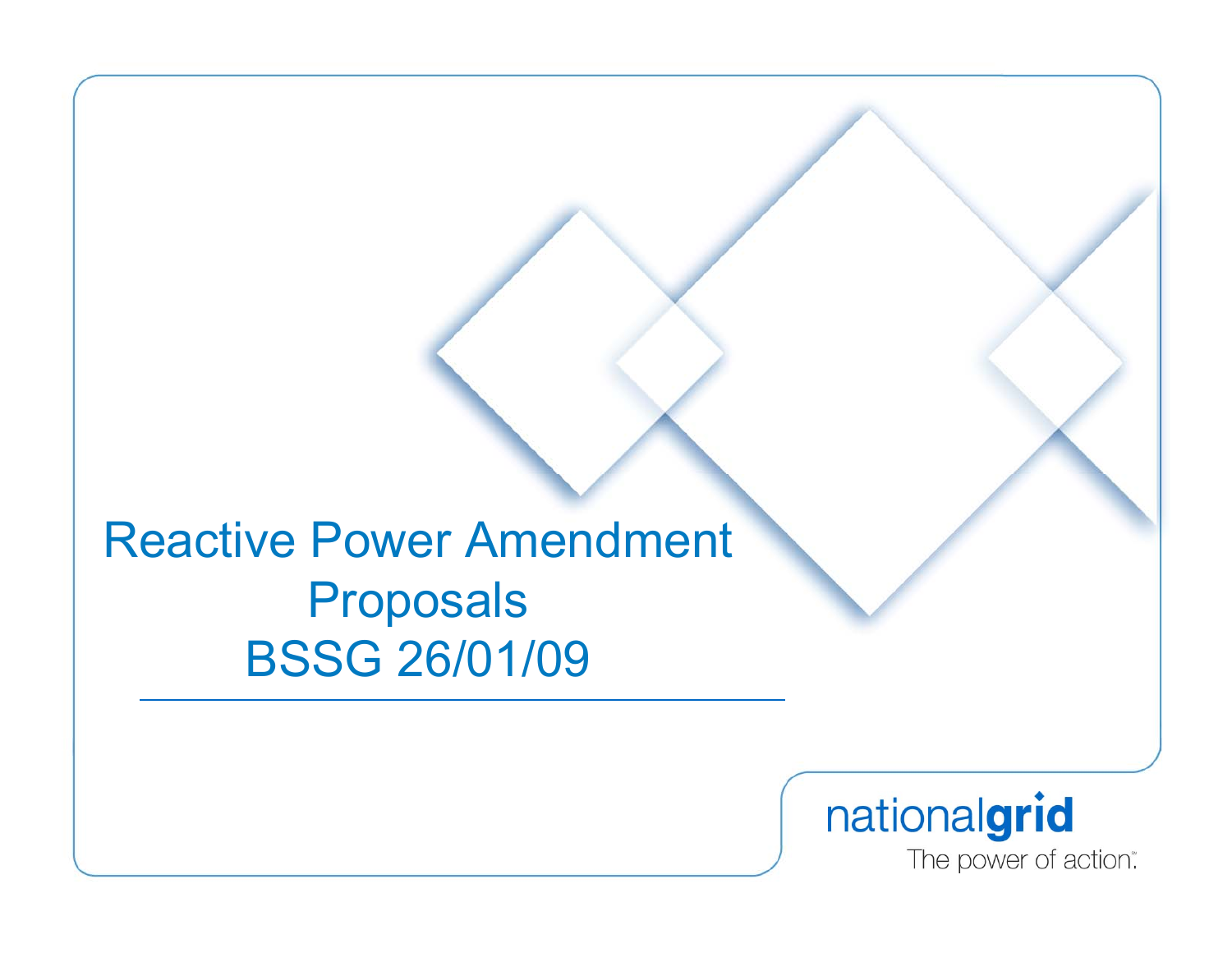### **Background**

- ۰ 21/05/08 BSSG presentation was given on a proposed Reactive Power Amendment Proposal
	- With the intention of raising an Amendment Proposal in June 2008
- ♦ Following this an issue was identified relating to restrictions on the use of Reactive Power from embedded generators
- ♦ In addition some further consistency changes have been identified
- ♦ National Grid are keen to develop a complete solution, and therefore decided to delay raising the proposal until further consideration could be completed
- ♦ National Grid now has the intention of raising two discreet Amendment Proposals on this subject

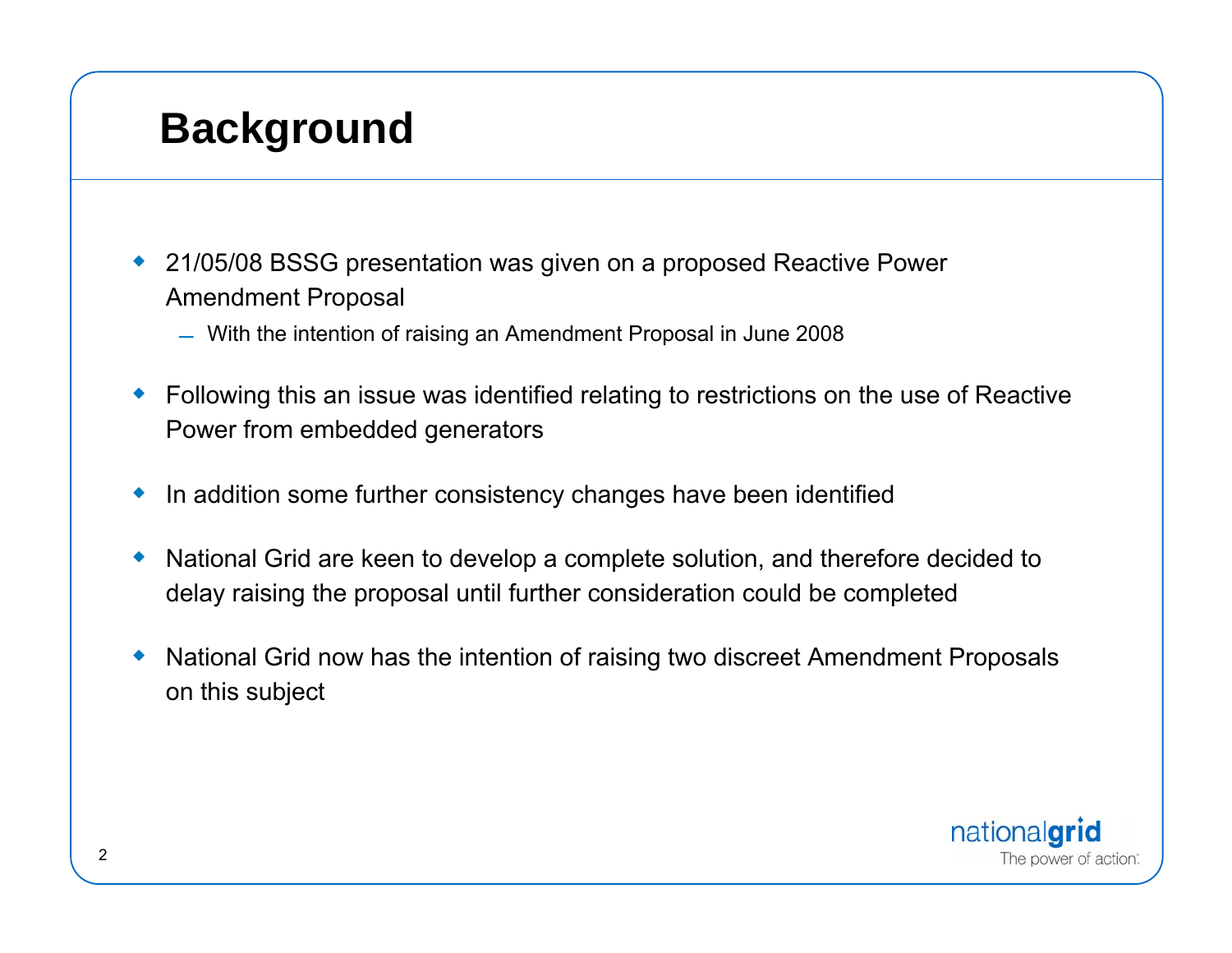## **Today**

- Draft Amendment Proposals circulated in advance of today's meeting
- Purpose of today:
	- $-$  Recap on proposal previously discussed in BSSG
	- $-$  Present additional requirements identified
	- $\_$  Consider way forward

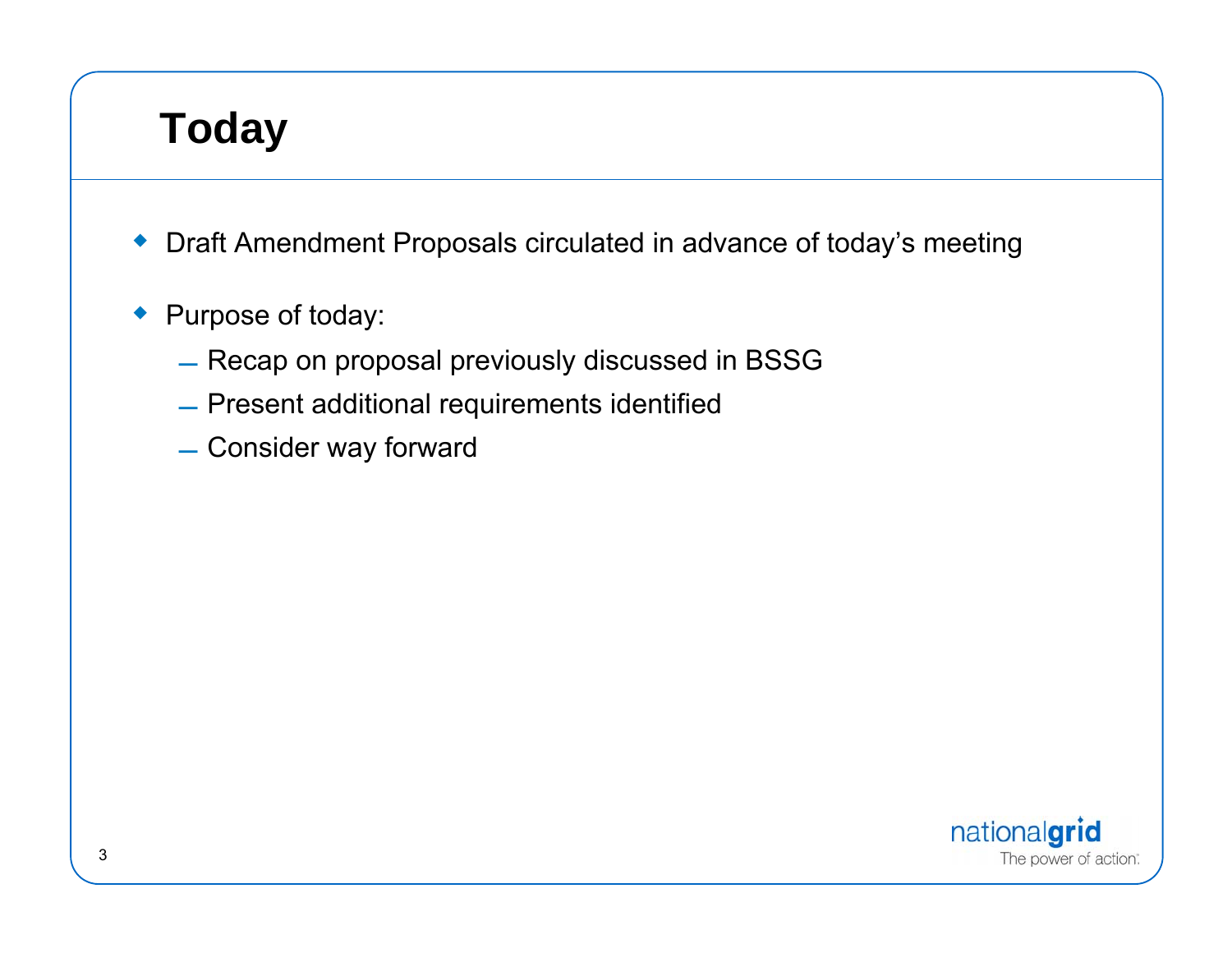**Amendment Proposal 1: Provision of** Reactive Power from Power Park Modules and all Large Power Stations

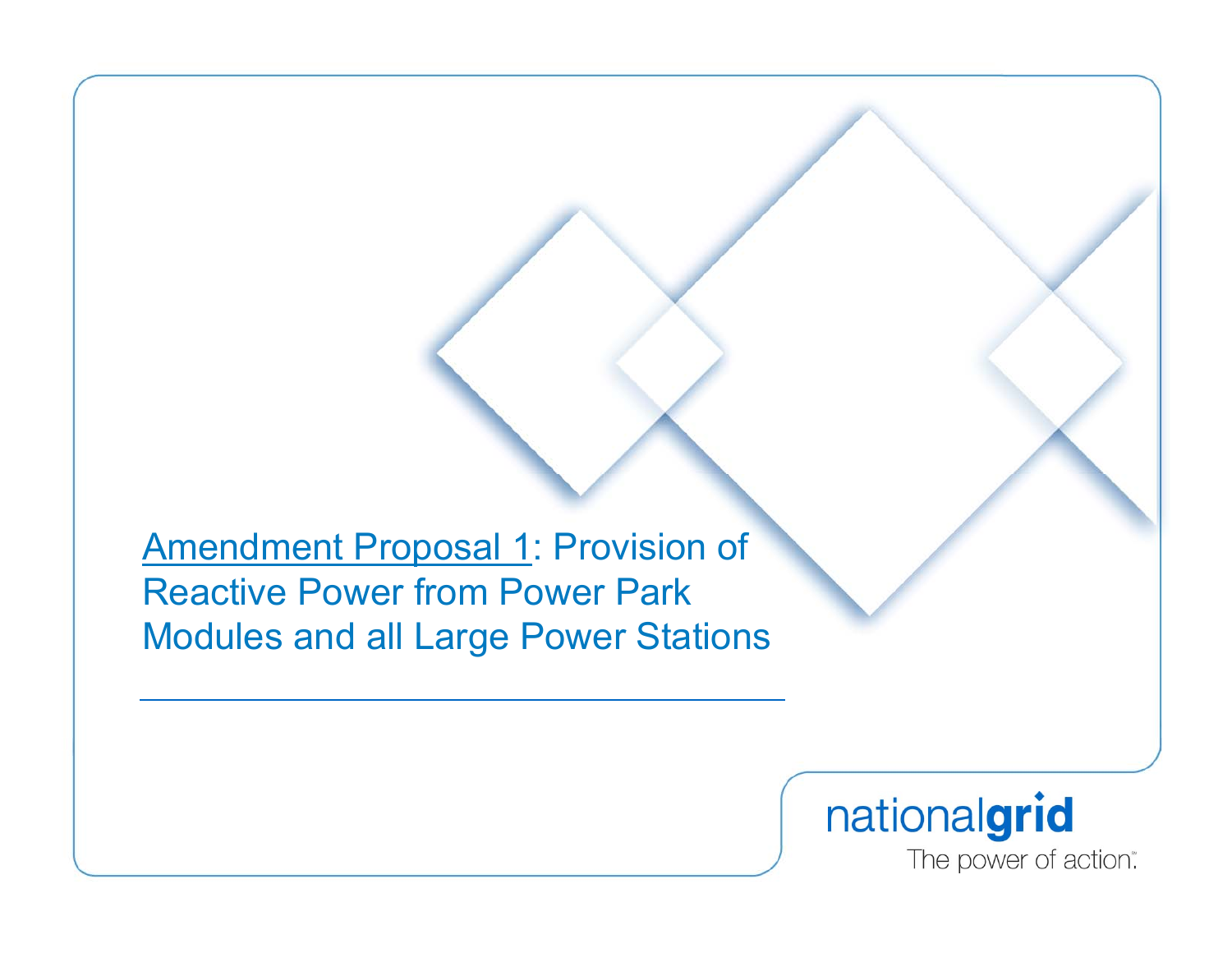### **Background**

 **Grid Code CC6.3 already amended to incorporate Reactive Capability requirements from Wind Farms**

- **Corresponding changes are required in CUSC (including MSA)**
- ◆ Successful CUSC Modification will allow:
	- ◆ An increased pool of Reactive Power providers
	- Wind Farm Providers to be despatched and paid

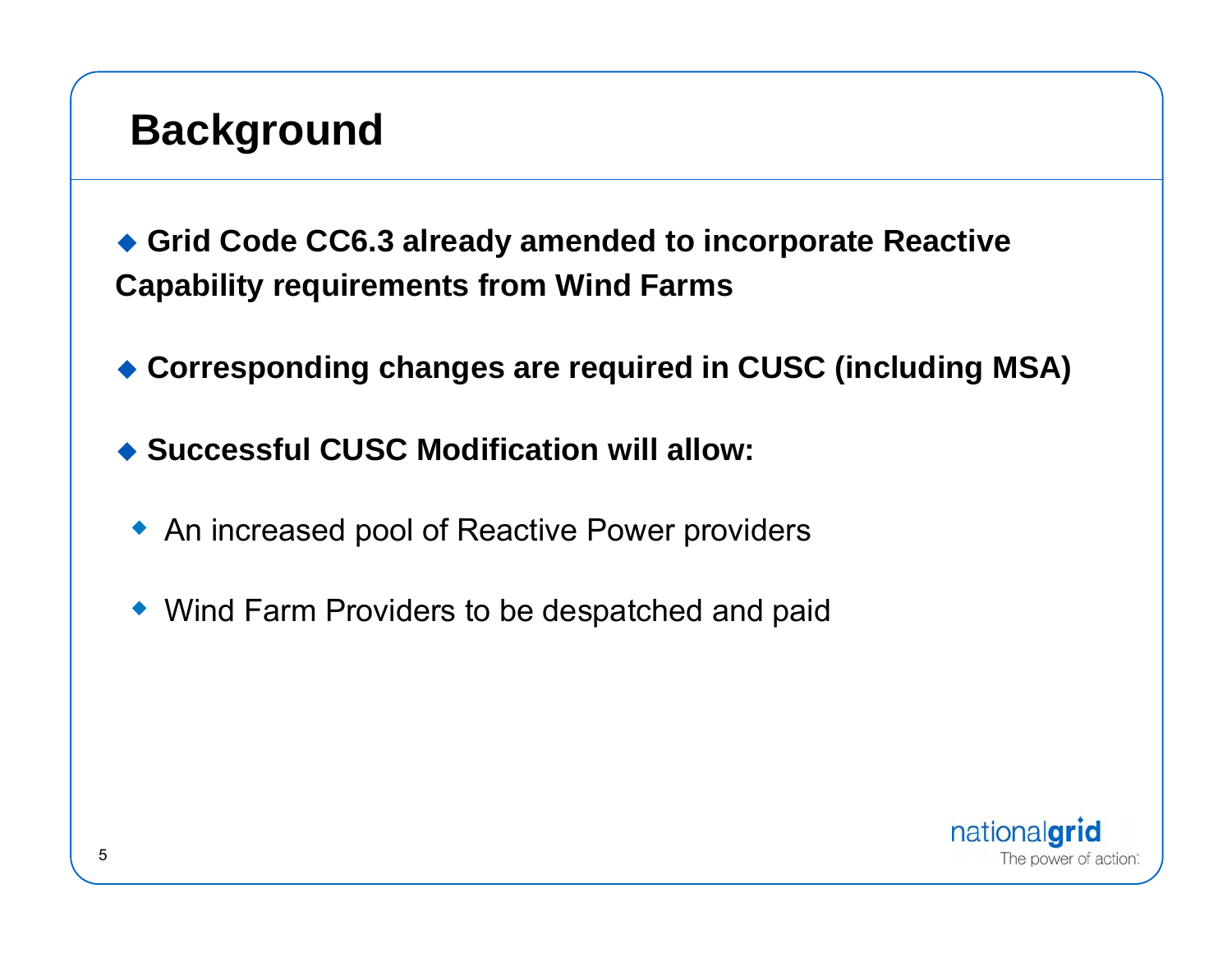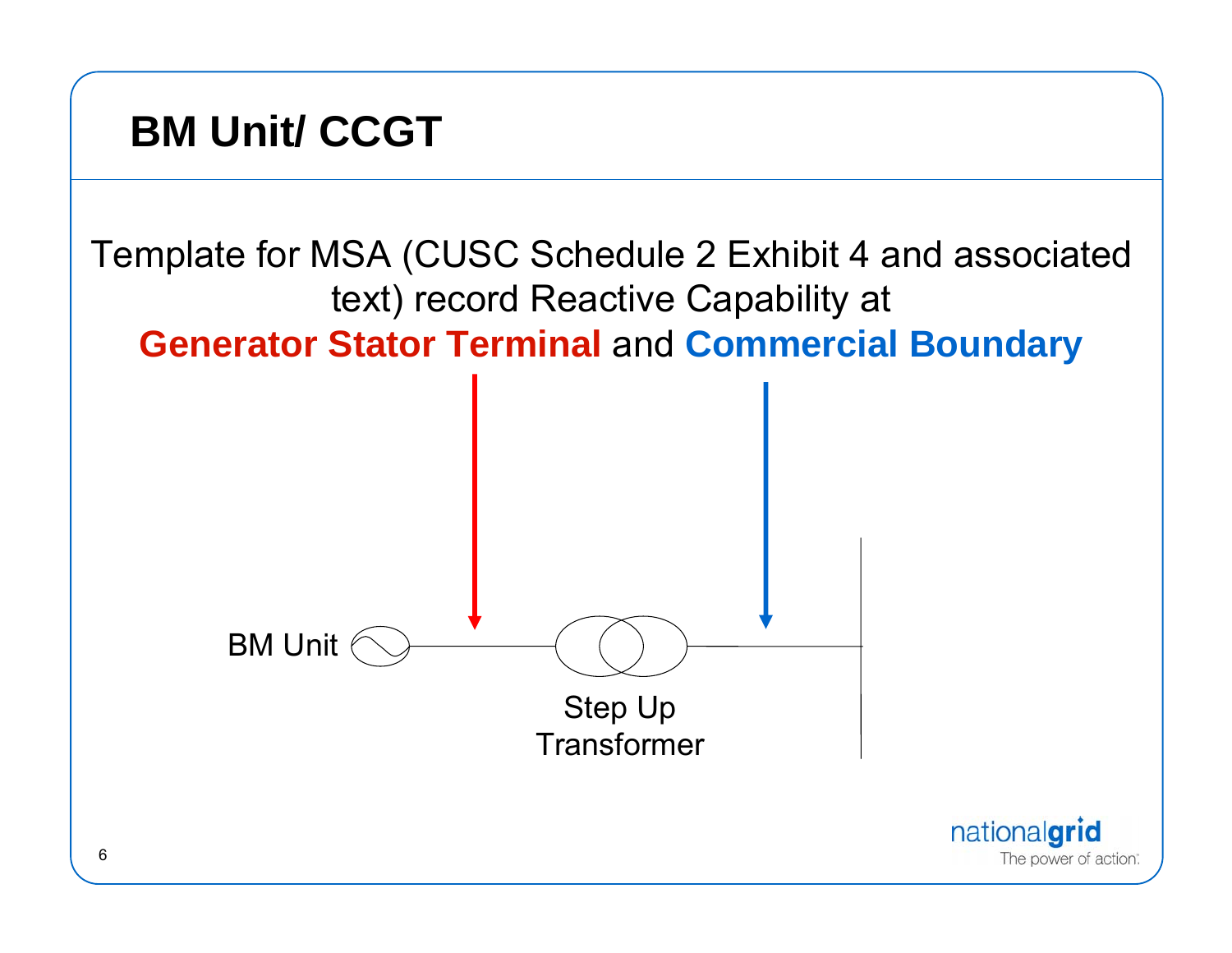## **Directly Connected Wind Farm in England and Wales (using current definitions)**



The power of action: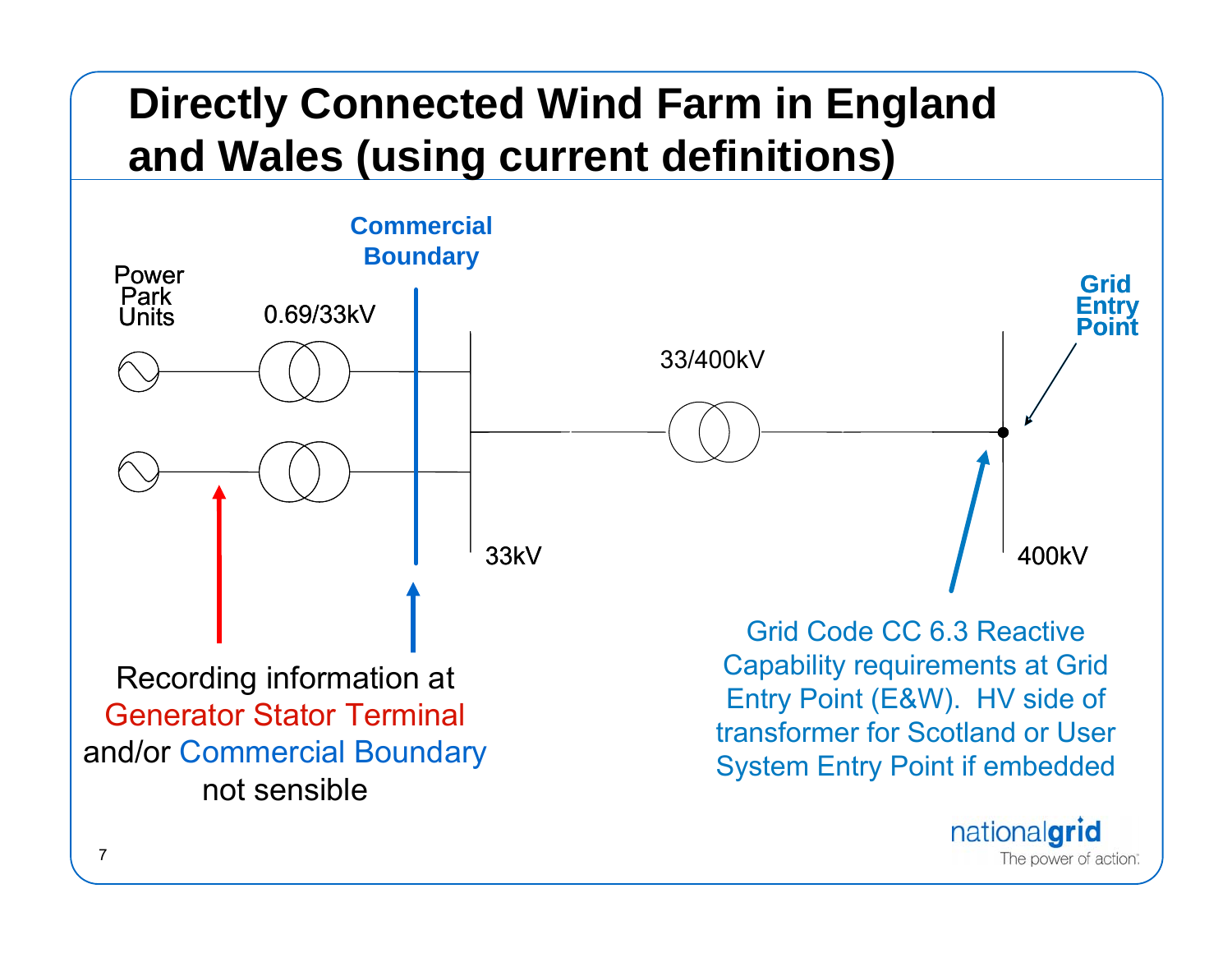# **Proposed Solution – 'Move' the Commercial Boundary**



- CUSC allows this to be achieved in the site specific MSA
- Allows for all types of connection to be accommodated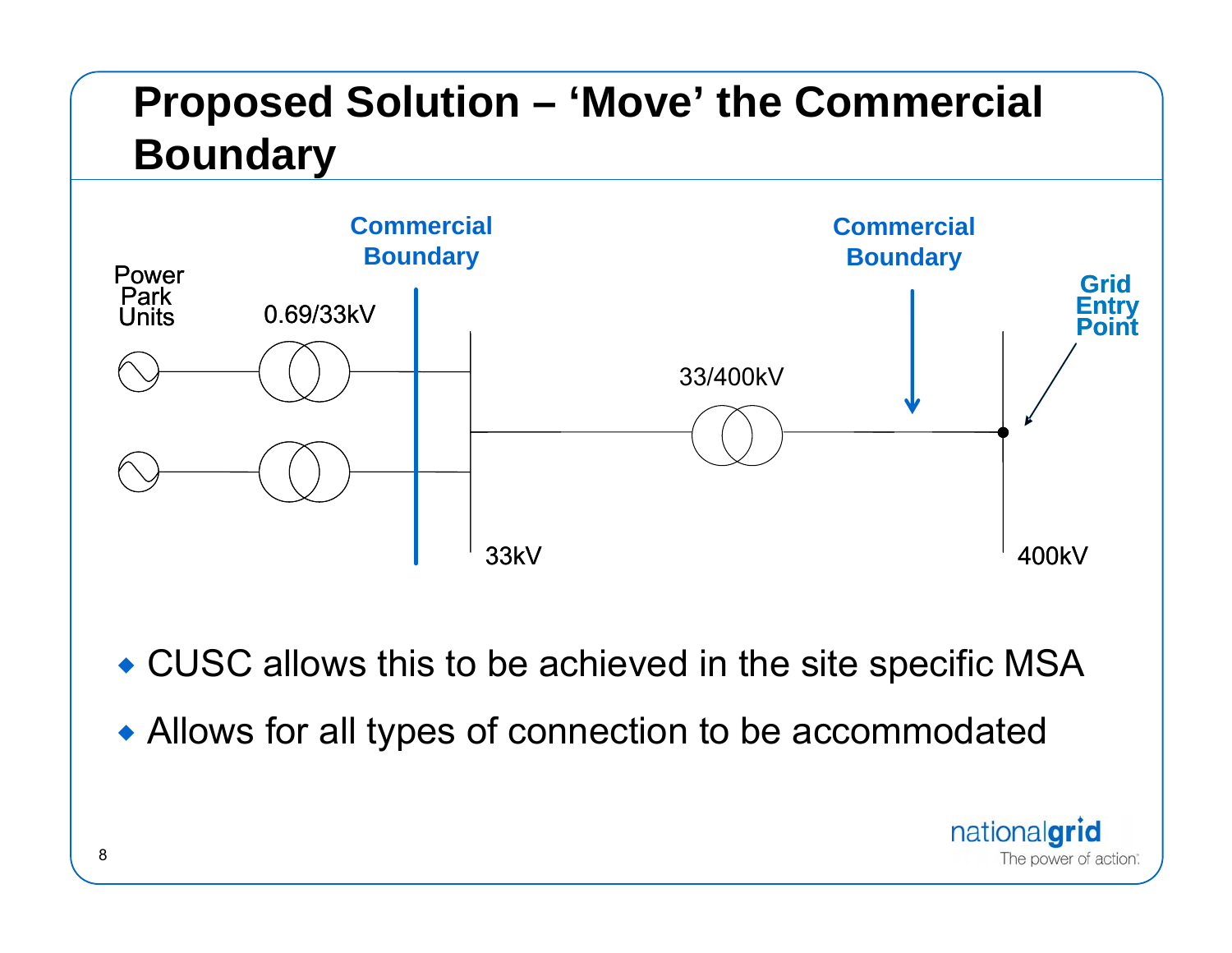### **Current Definitions - Commercial Boundary**

*"(unless otherwise defined in the relevant MSA), the commercial boundary between either The Company or a Public Distribution System Operator (as the case may be) and the User at the higher voltage terminal of the generator step-up transformer;" CUSC Section 11*

 Not sensible to uniquely define the Commercial Boundary for Power Parks in CUSC

 $\rightarrow$  Proposed solution - use the individual MSAs to document where the Commercial Boundary will be (normally it will be at the Grid Entry Point or User System Entry Point for embedded)

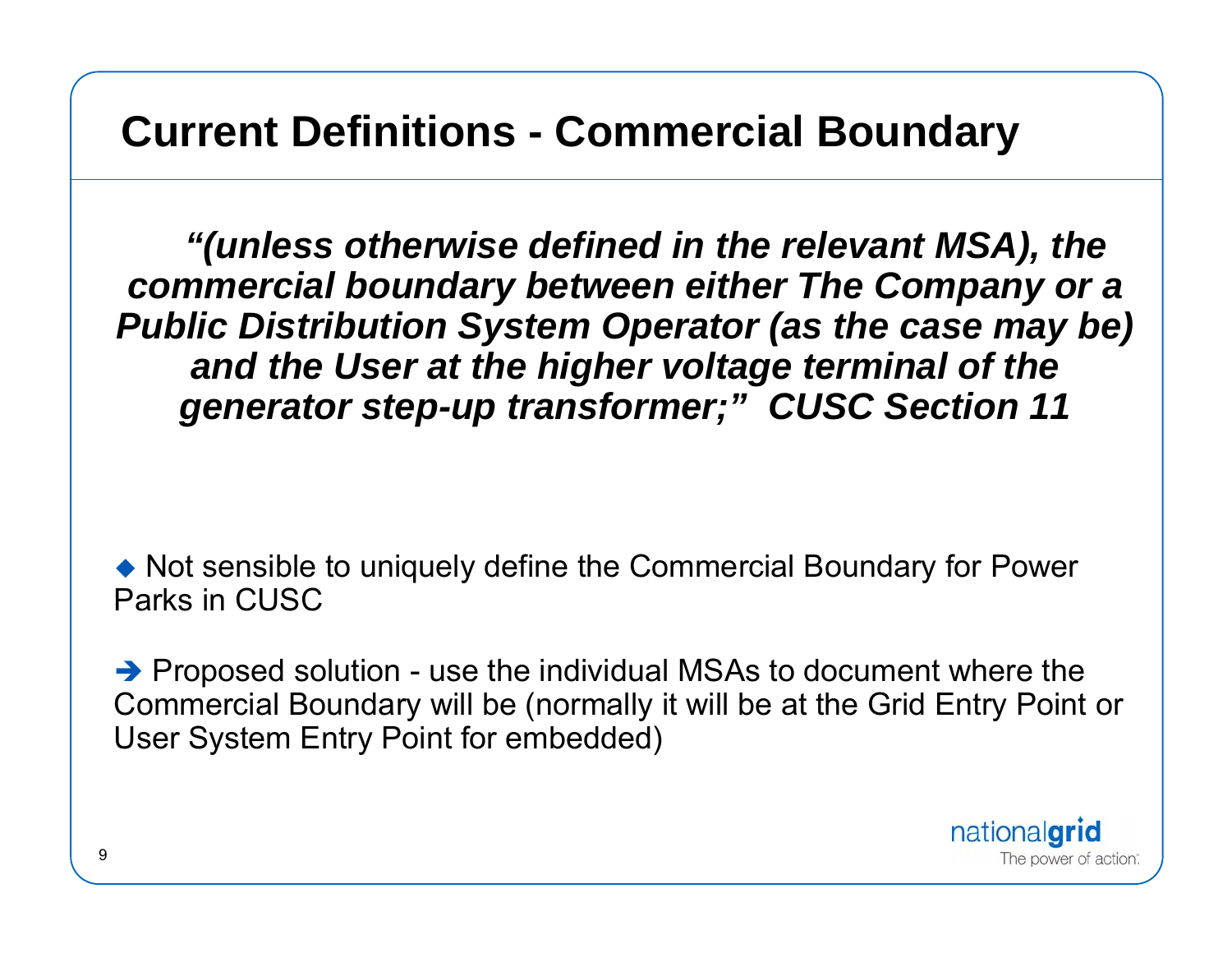### **Current Definitions - Generating Unit**

### *"Unless otherwise provided in the Grid Code any apparatus which produces Electricity", CUSC Section 11*

 This definition leads to a solution at the individual turbine level rather than at the Power Park Level

◆ Changes to Grid Code definition would have other impacts

 $\rightarrow$  Proposed solution - any text in CUSC which refers to a "Generating" Unit" should be changed to "Generating Unit or Power Park Module"

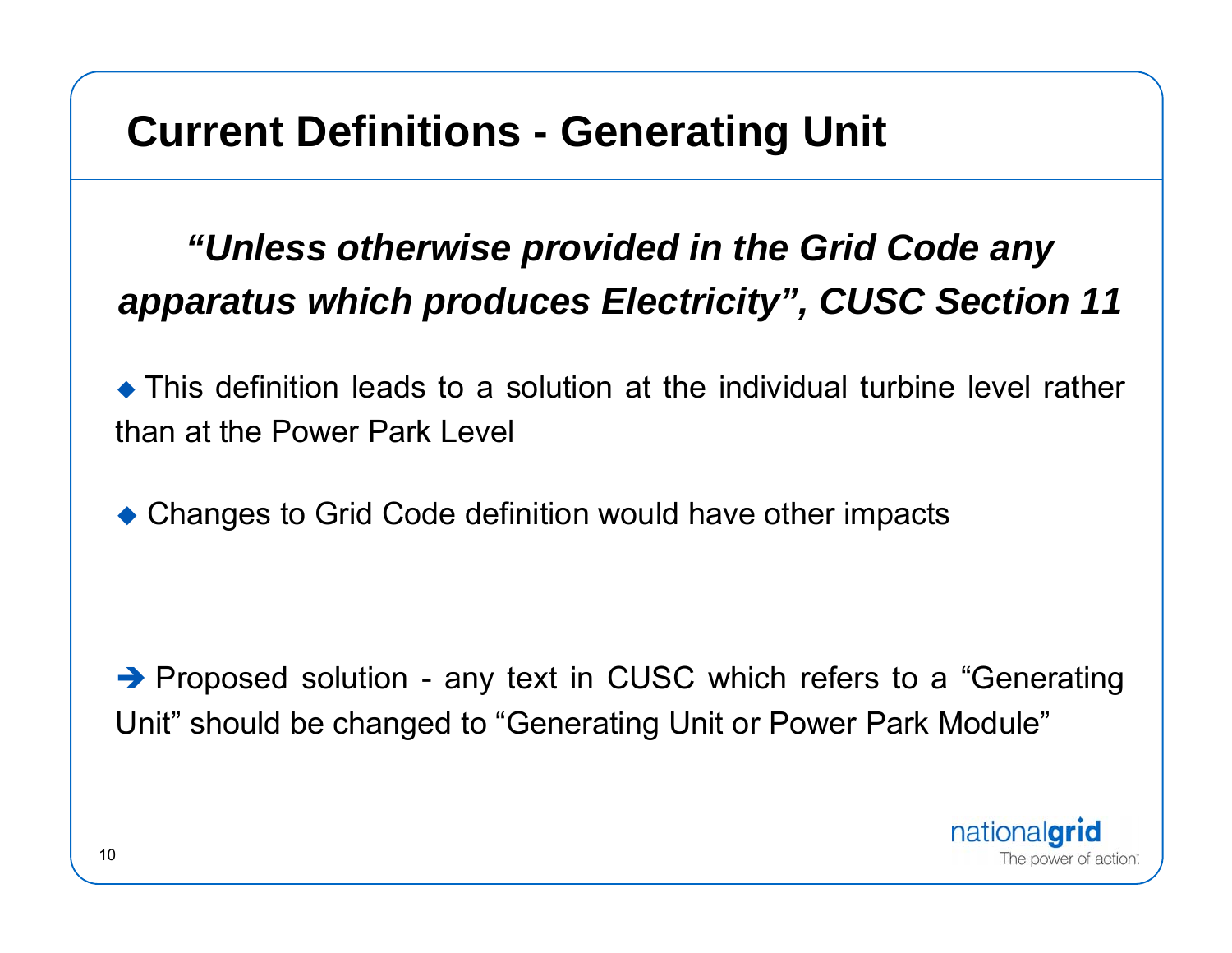### **Directly Connected Wind farm in Scotland**

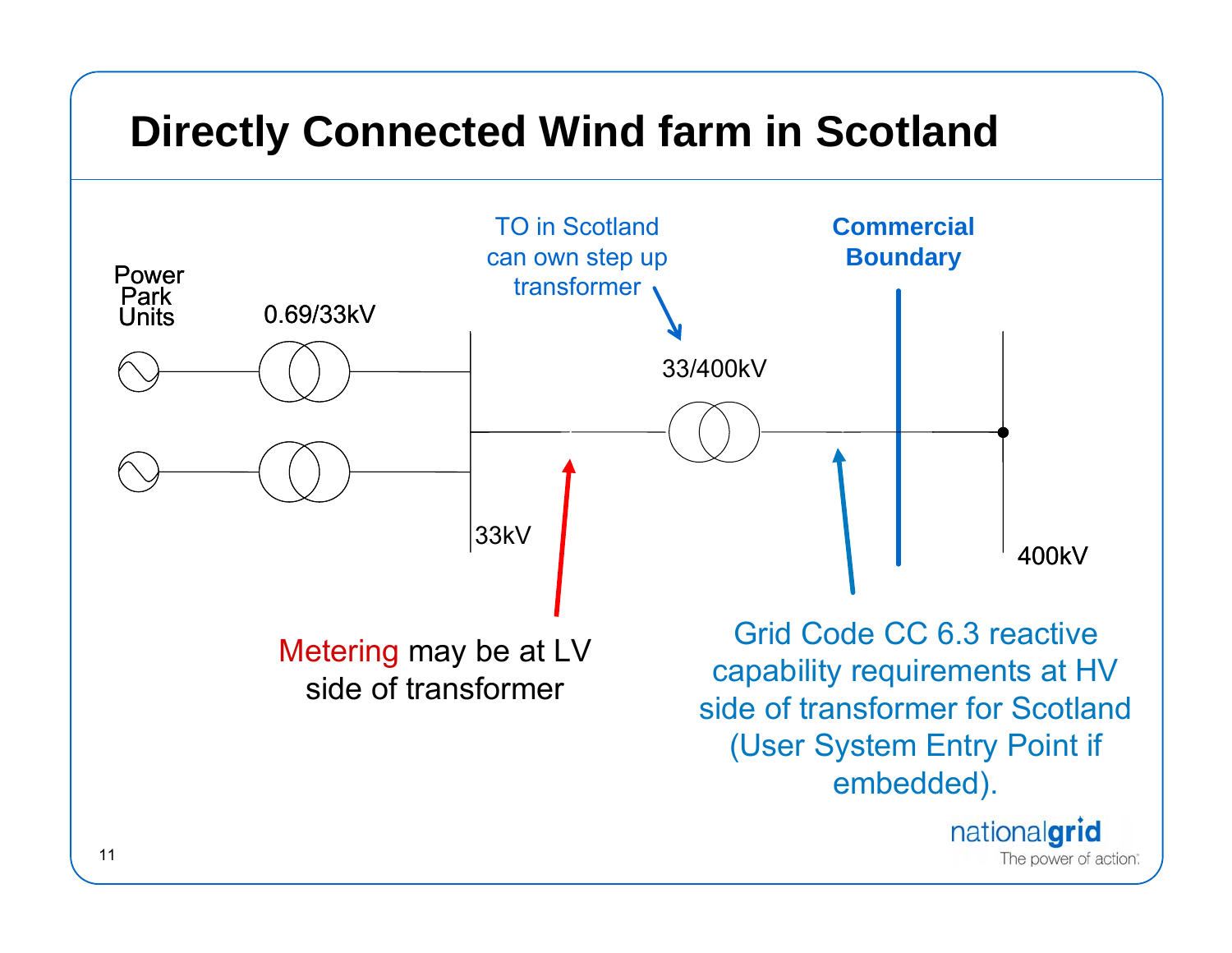### **Summary of Proposed CUSC Changes**

### **Section 1: Applicability of Sections and Related Agreements Structure**

◆ Add referencing to Power Park Modules

### **Section 4: Balancing Services**

◆ Add Referencing to Power Park Modules

#### **Schedule 3: Reactive Power**

 $\blacklozenge$ Add referencing to Power Park Modules

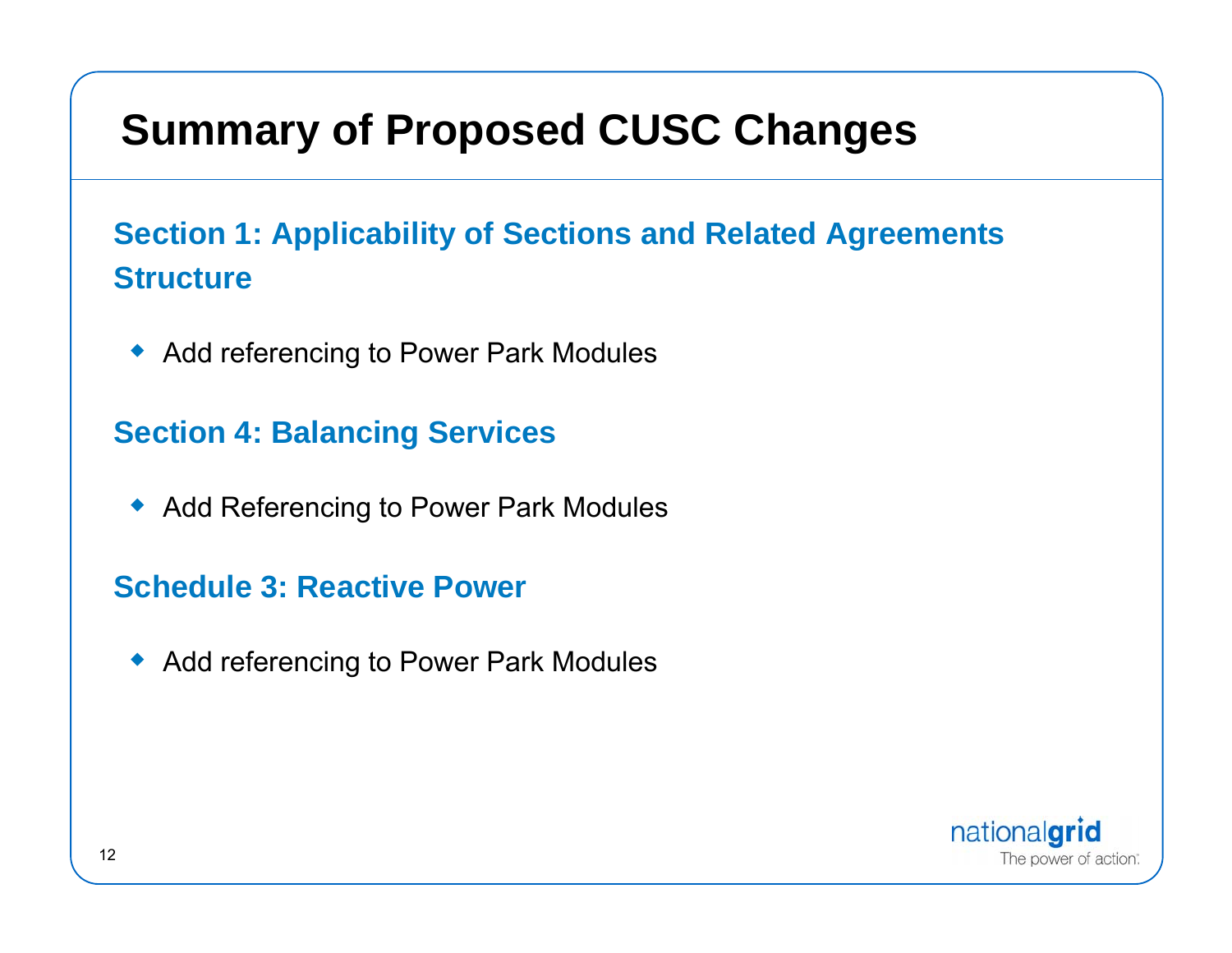### **Summary of Proposed CUSC Changes (Cont)**

### **Schedule 2 Exhibit 4: MSA**

- Site specific Commercial Boundary for Wind Farms
- ◆ Appendix 1 new Capability tables for Power Park Modules

### **Methodology for Aggregation of Reactive Power Metering**

• Adapt for Power Park Modules as required

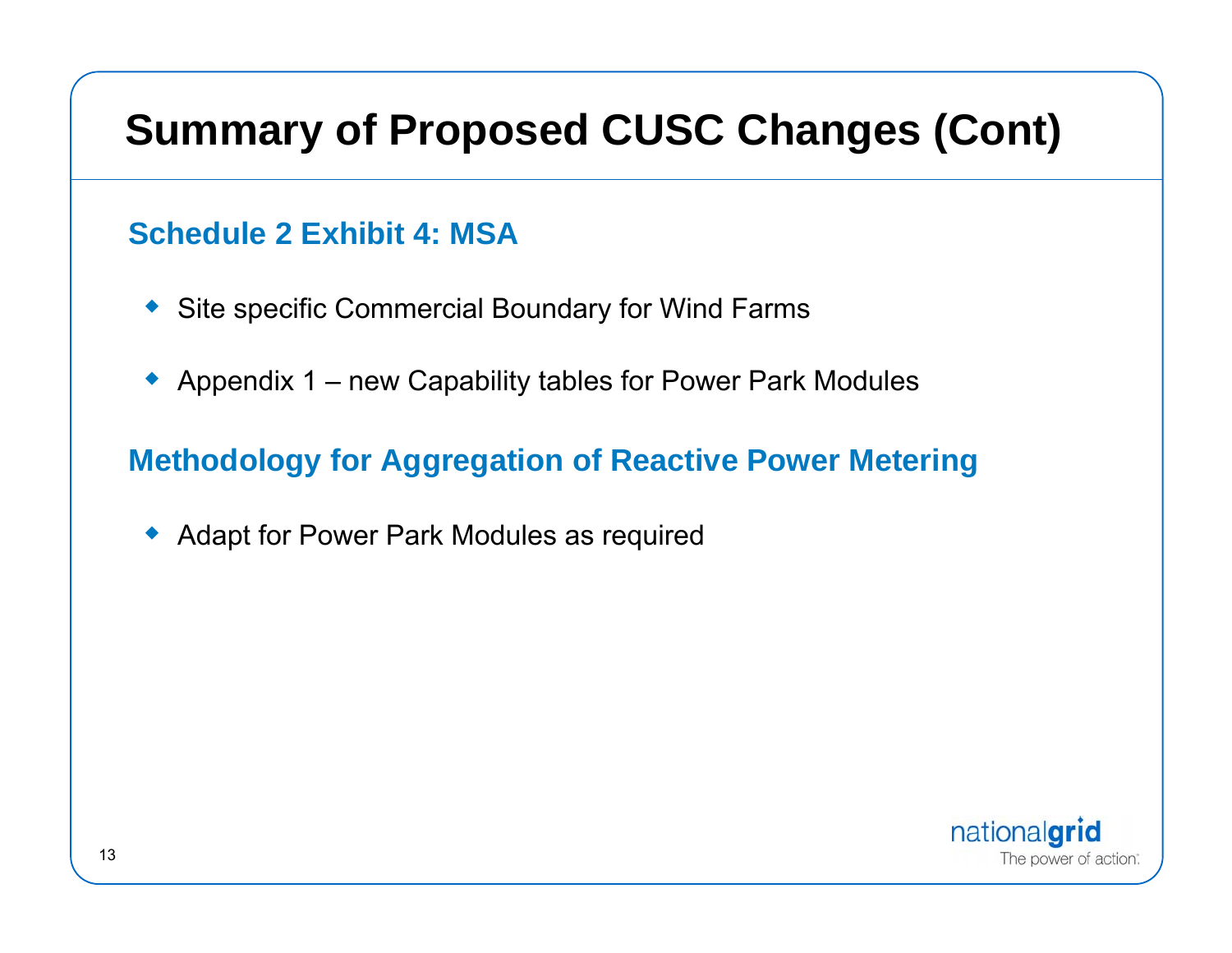### **Additional changes identified**

- **Schedule 3: Interpretation and Definitions**
- ◆ Reactive Power from Power Park Modules provided by synchronous or static compensators is defined in Grid Code CC8.1 as:
	- Mandatory Ancillary Service/Obligatory Reactive Power Service (Rather than Commercial Service/Enhanced Reactive Power Service)
- ◆ This proposal looks to amend the CUSC Interpretation and Definitions in line with the Grid Code definition

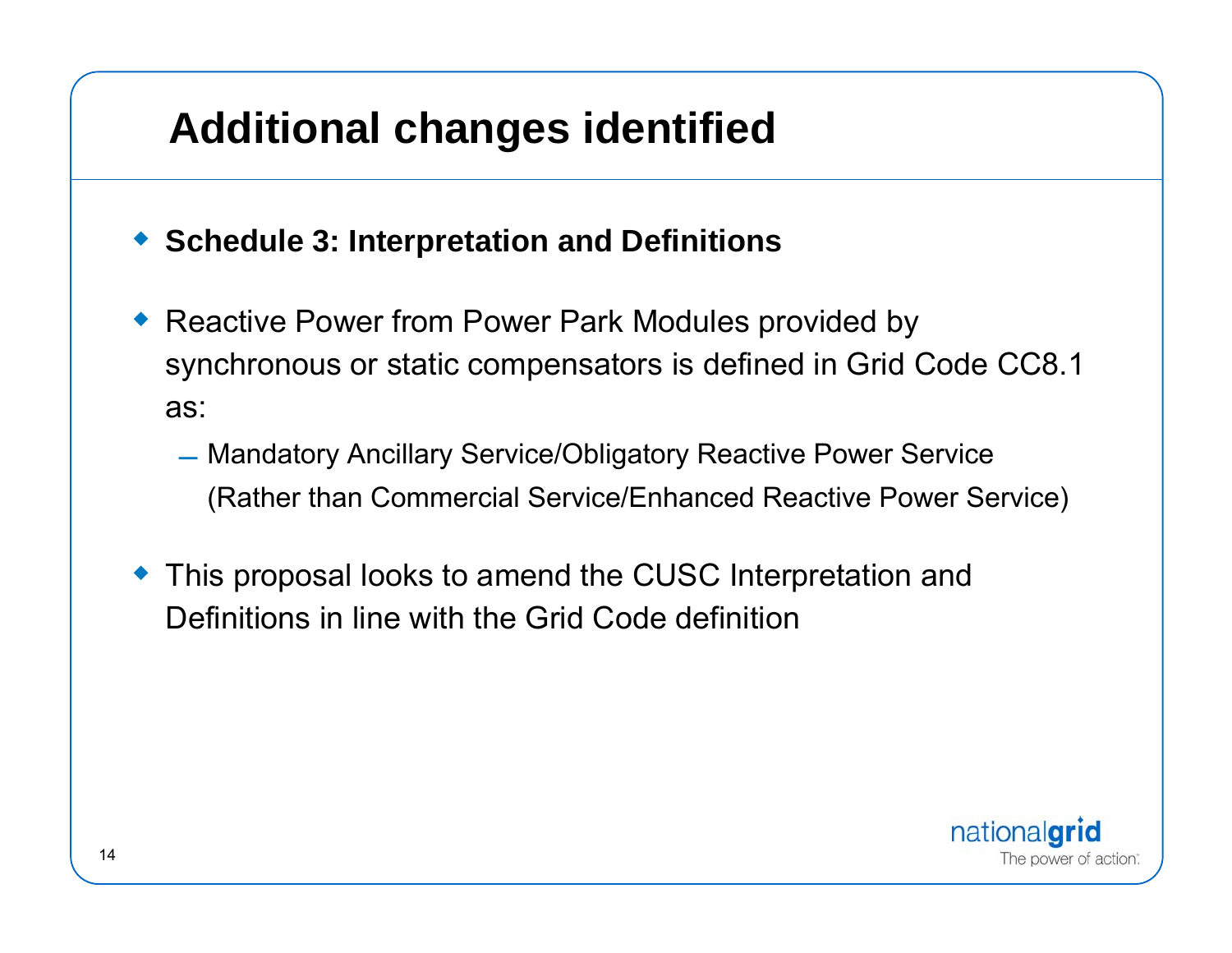### **Additional changes identified**

- ♦ **Schedule 3: Default Payment Arrangements**
- ♦ Current provisions require that National Grid is only "obliged" to conclude or amend MSAs if the Reactive Power capability of the Generating Unit is 15Mvar or more – equating to approximately 45MW
- ♦ Large Power Stations are defined as those which in:
	- NGET's Transmission System have a Registered Capacity of 100MW or more;
	- $\;$  SPT's Transmission System have a Registered Capacity of 30MW or more
	- SHETL's Transmission System have a Registered Capacity of 10MW or more
- ♦ All three categories of Large Power Stations have the obligation to provide a Reactive Power Service
- ♦ This proposal seeks to reduce the 15Mvar limit to 3.3Mvar, to ensure that National Grid is obliged to conclude MSAs with all Large Power Stations

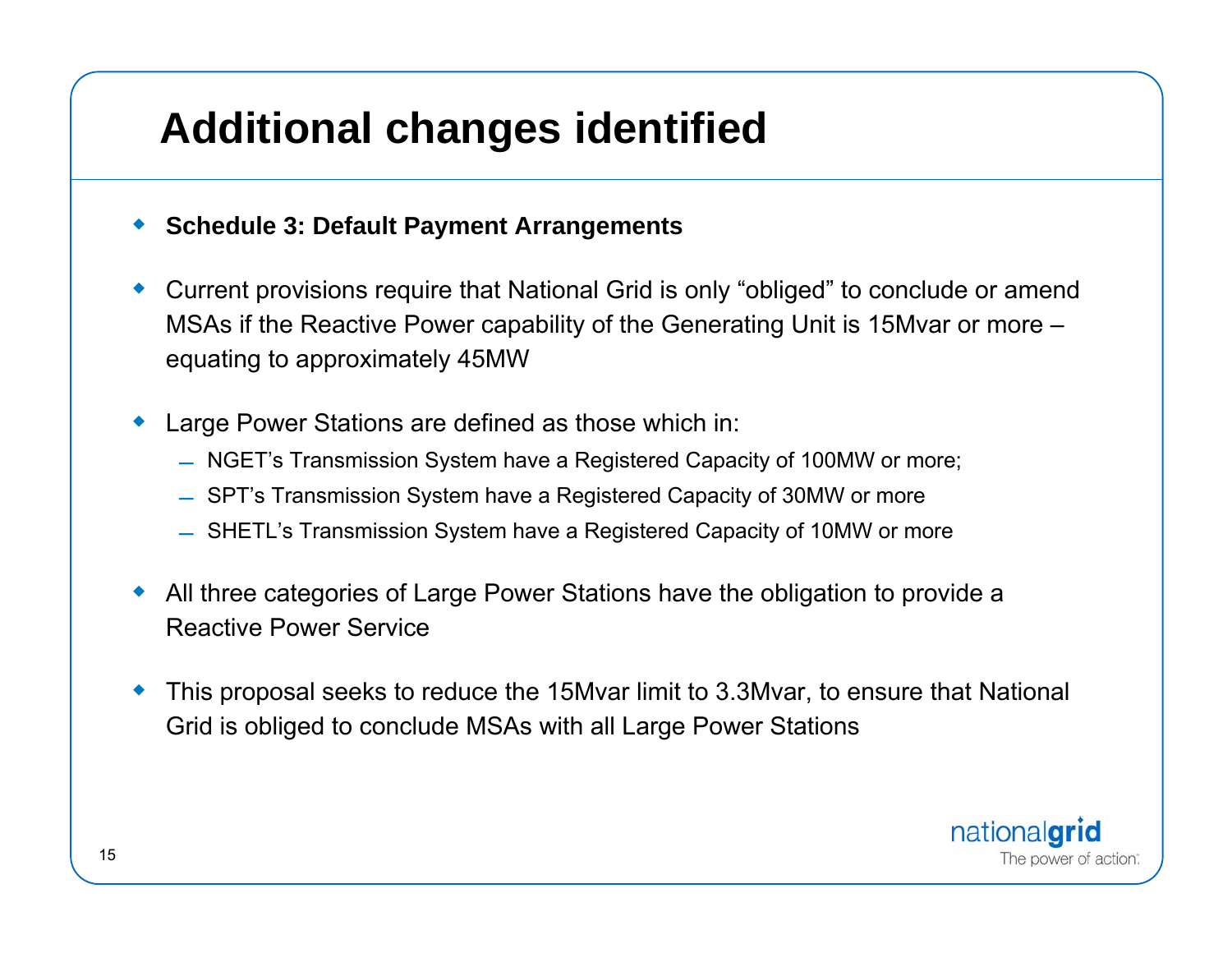### **Amendment 1 – Way Forward**

- ◆ Indicative drafting will be circulated
- ◆ BSSG comments/feedback invited
- ◆ Raise as Amendment Proposal February 27<sup>th</sup> (circulate February 19th)
- ۰ Recommendation proposal goes straight to company consultation

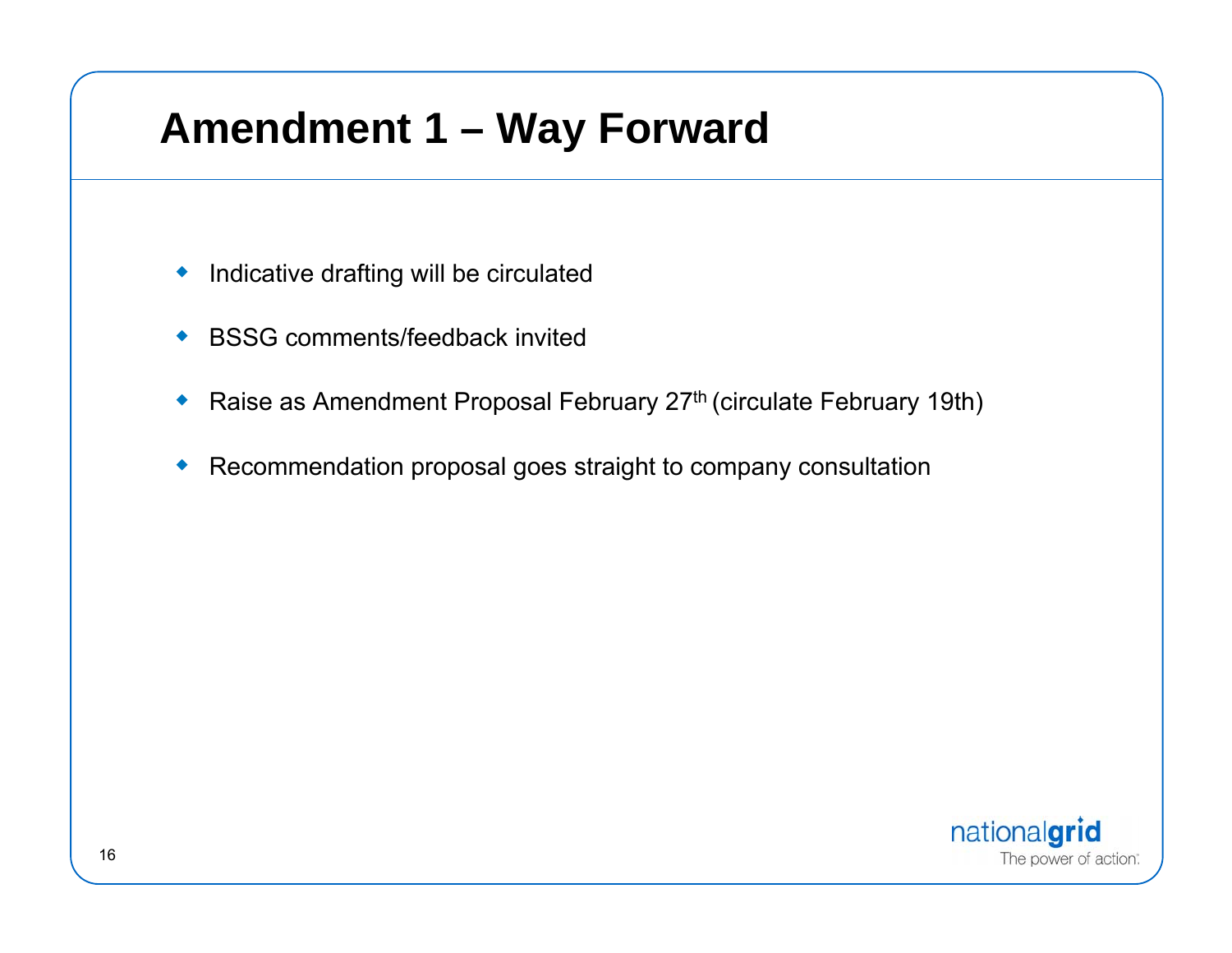Amendment Proposal 2: Recognition of Distribution Network Imposed Restriction on Reactive Power

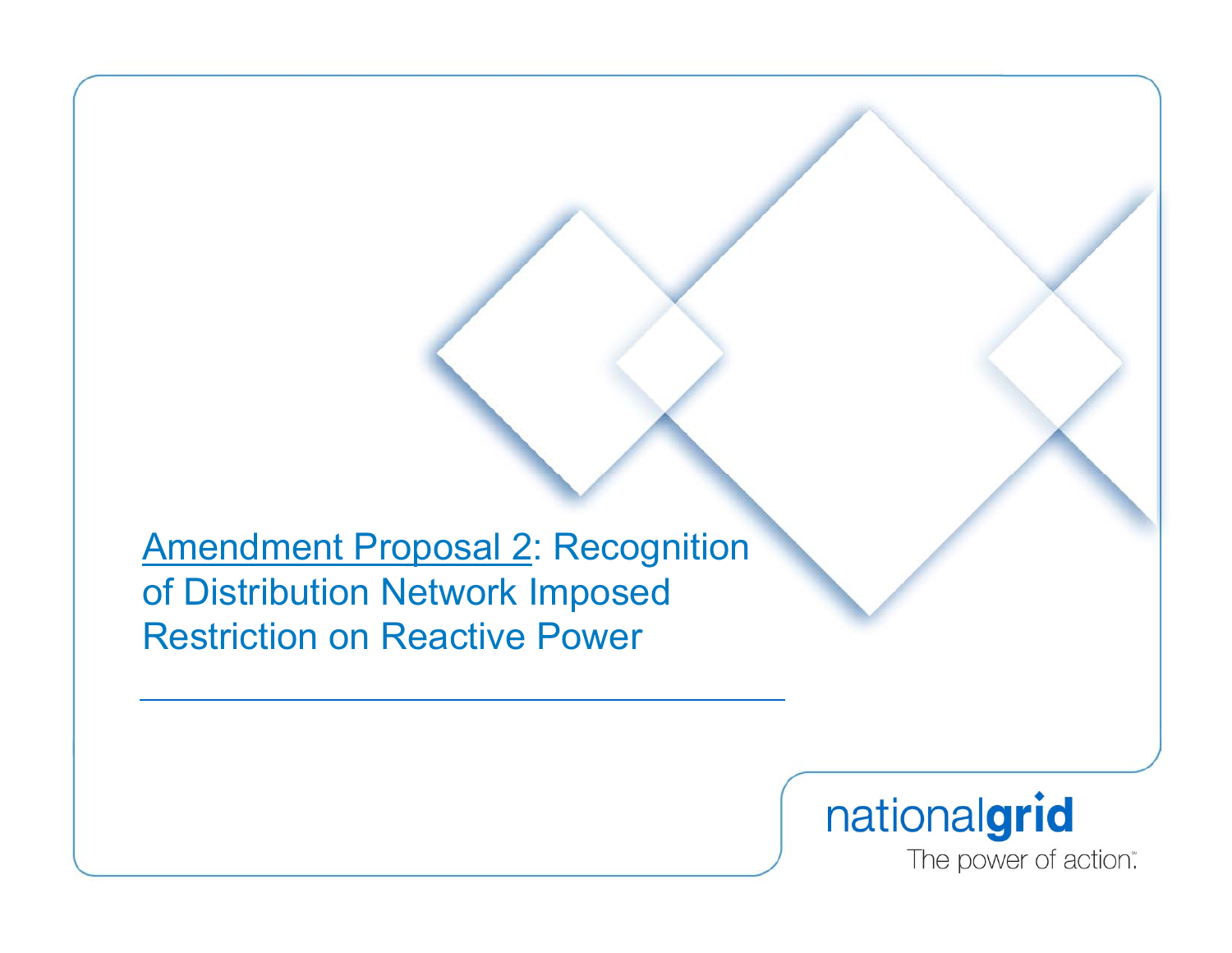## **DNO Restriction Overview**

- Some embedded generators have DNO connection conditions which prevent instruction from National Grid to the embedded generator to reduce output to 0 Mvar
	- Resulting in it not being possible for National Grid to instruct the relevant generator with regards use of Reactive Power across the Transmission system
- The Proposed Amendment seeks to facilitate partial payment to generators under such restriction conditions, reflecting:
	- The Grid Code requirement and dynamic benefit from those under restriction
	- That it is not possible for National Grid to despatch Reactive Power from such generators to 0 Mvar in line with system operation requirements
- ♦ Payment under such restrictions would be in line with current arrangements in CUSC Schedule 3, Appendix I (2) whereby a 20% payment is made in the event that certain conditions are not met

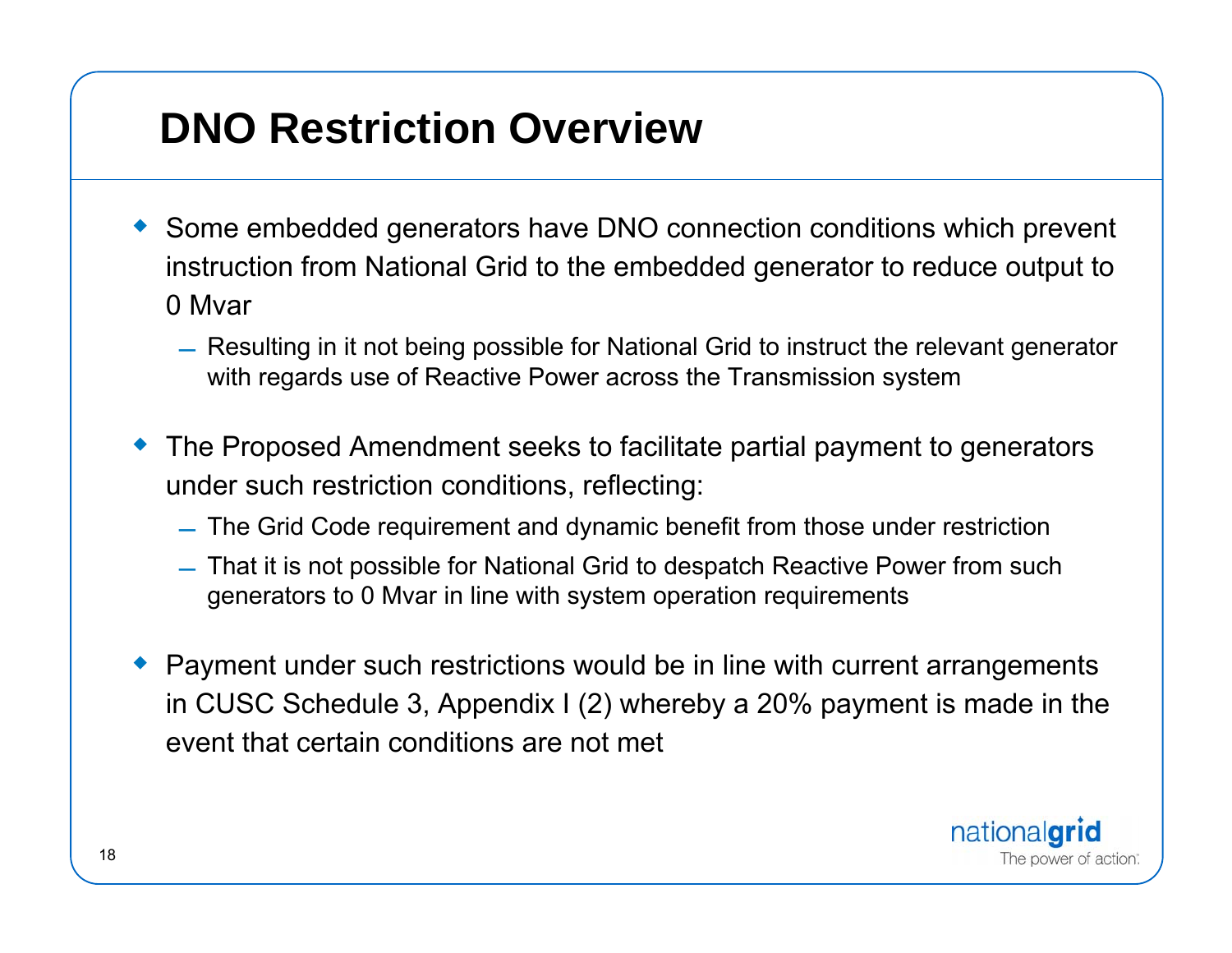### **DNO Restriction – Grid Code Change**

#### **Corresponding Grid Code Change**

- ♦ A communication is required to National Grid to trigger acknowledgment and corresponding action as a result of the described restriction
- ♦ It would be appropriate for the communication to be provided by DNOs, who require the restrictions and correspondingly require that no despatch instructions are issued
- ♦ Such communication is likely to be applied through the Grid Code
- $\triangleright$  Therefore a corresponding Grid Code modification may need to be raised to facilitate this communication